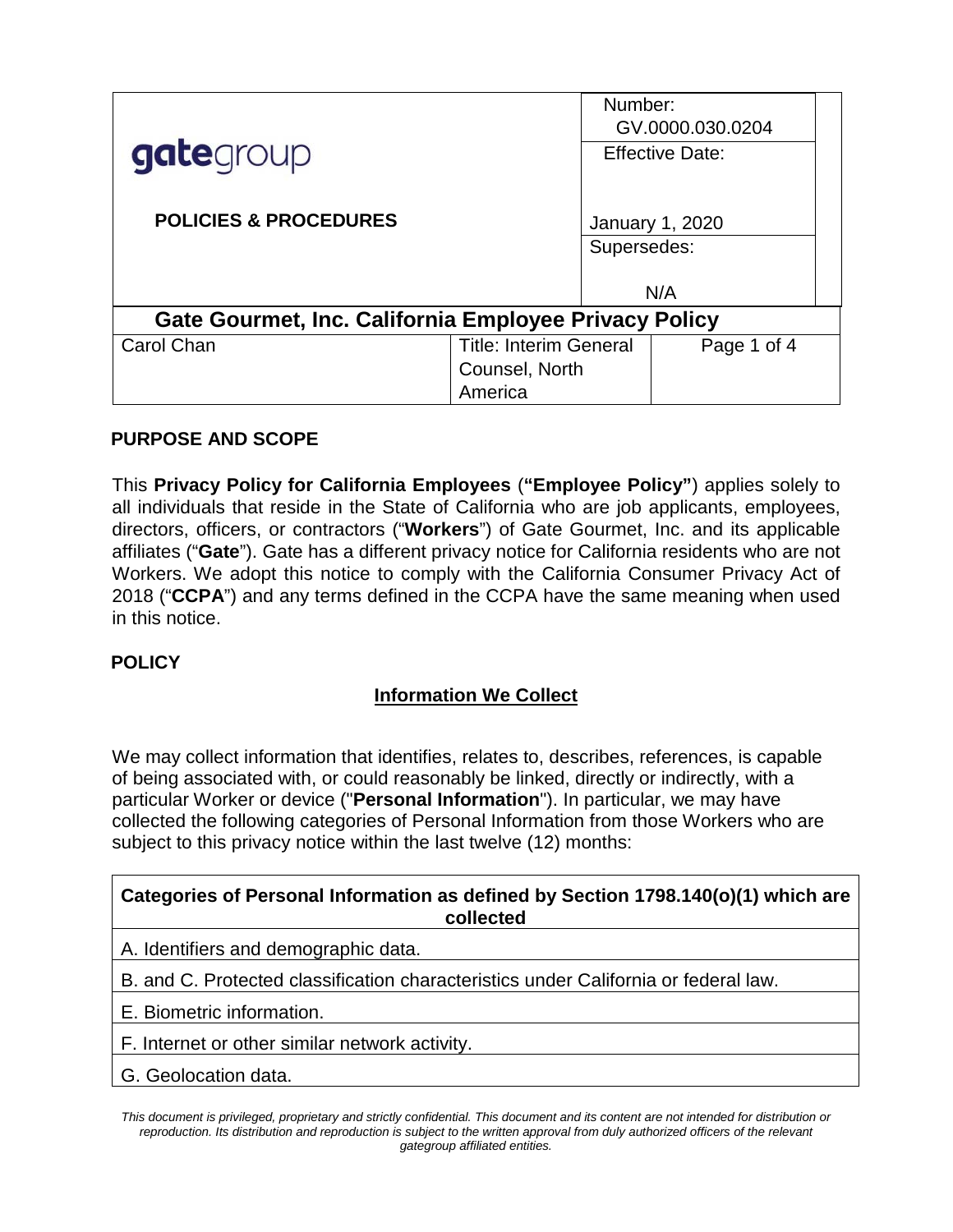| gategroup | <b>POLICIES &amp; PROCEDURES</b> | Page 2 of 4 |                 |
|-----------|----------------------------------|-------------|-----------------|
|           | GV.0000.030.0204                 | Date:       | January 1, 2020 |
|           |                                  |             |                 |

H. Sensory data.

I. Professional or employment-related information, including but not limited to Personal Information related to individuals who receive benefits from Gate as a result of your status as a Worker with Gate.

J. Non-public education information.

K. Inferences drawn from other Personal Information.

Personal Information does not include:

- Publicly available information from government records.
- Deidentified or aggregated information.
- Information excluded from the CCPA's scope

Gate obtains the categories of Personal Information listed above from the following categories of sources:

- Directly from you. For example, from forms you complete or products and services you purchase.
- Indirectly from you. For example, from observing your actions as a Worker, from records of your use of Gate information technology, or from location-tracking enabled devices connected to Gate assets you may use as part of your regular employment related activities with Gate.
- From independent third parties related to your eligibility for employment, or our ongoing management of our business.
- Other Workers, as part of Gate's management, evaluation, training, and discipline processes.
- Information Technology use logs.

# **Use of Personal Information**

We may process or disclose the Personal Information we collect for one or more of the following business purposes:

- To fulfill or meet the reason you provided the information. For example, if you share your name and contact information to apply for a job at Gate, or, request vacation time, or, in order to administer benefits, or to process payroll.
- To provide, support, personalize, and develop our Worker population.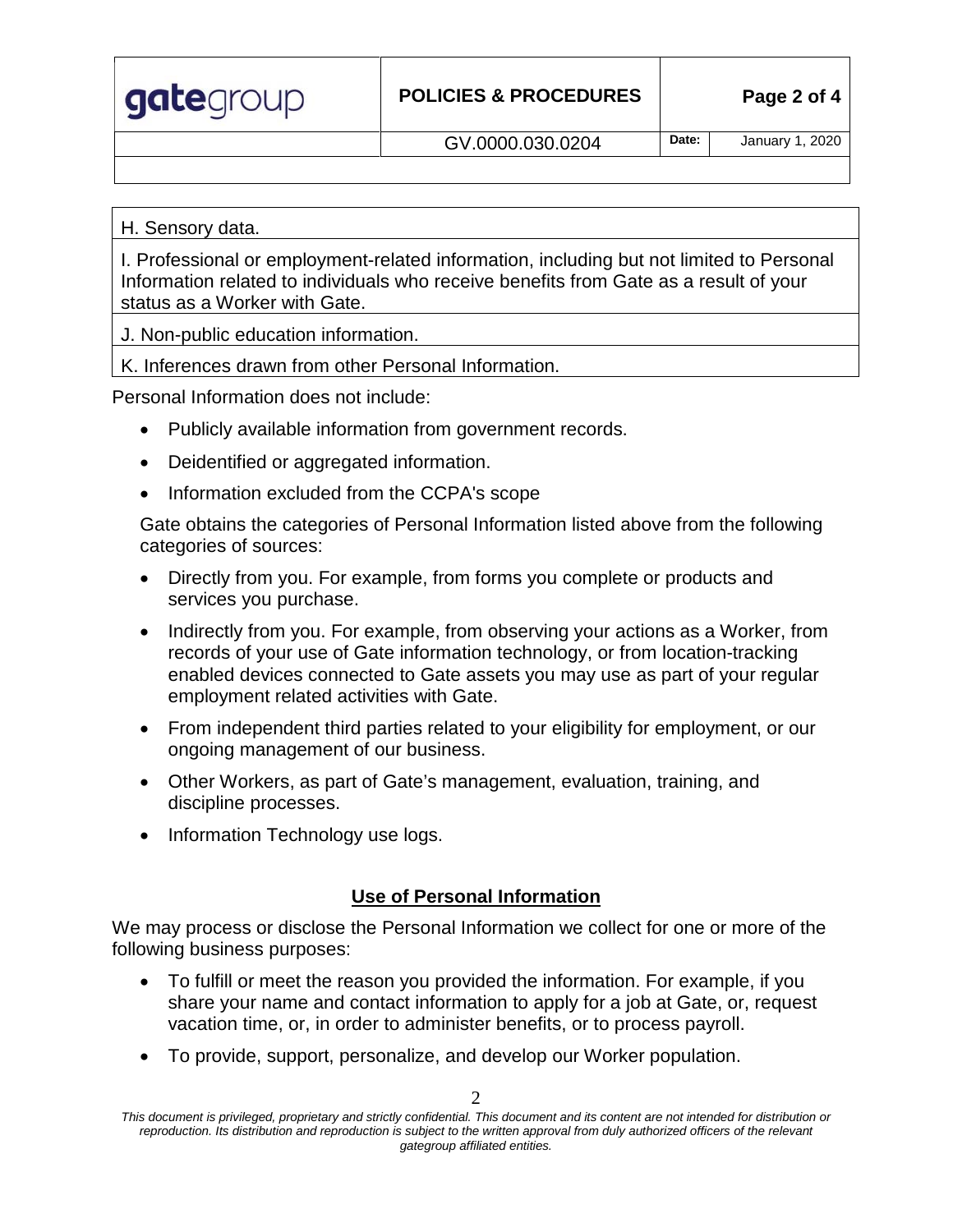| gategroup | <b>POLICIES &amp; PROCEDURES</b> |       | Page 3 of 4     |  |
|-----------|----------------------------------|-------|-----------------|--|
|           | GV.0000.030.0204                 | Date: | January 1, 2020 |  |
|           |                                  |       |                 |  |

- To provide you with support and to respond to your inquiries.
- To respond to law enforcement requests and as required by applicable law, court order, or governmental regulations.
- As described to you when collecting your Personal Information.
- Disclosures made in an effort to prevent or halt violations of Gate policies, illegal activities, or as required by law.
- Disclosures that we reasonably believe are necessary to defend against or prevent us from incurring liability to third parties.
- To evaluate or conduct a merger, divestiture, restructuring, reorganization, dissolution, or other sale or transfer of some or all of our assets, whether as a going concern or as part of bankruptcy, liquidation, or similar proceeding.

We will not collect additional categories of Personal Information or use the Personal Information we collected for materially different, unrelated, or incompatible purposes without providing you notice.

# **Sharing Personal Information**

Gate is part of an international group of companies where certain services are provided centralized by one or more affiliates for the entire group or a part of it. We, therefore, reserve the right to share personal information with our direct and indirect affiliates for all purposes described above. Whenever we share Personal Data with affiliates, we request from them that they commit themselves to process Personal Data in line with this Privacy Notice only.

We may disclose your Personal Information to a third party for a business purpose. When we disclose Personal Information for a business purpose, we enter into a contract that describes the purpose and requires the recipient to both keep that Personal Information confidential and not use it for any purpose except performing the contract. These third parties are "Service Providers" as defined by applicable law. We do not share Personal Information with any third parties, who are not Service Providers, where Gate may receive a financial benefit from such sharing.

We may also disclose your Personal Information to another company as part of a merger, divestiture, restructuring, reorganization, dissolution, or other sale or transfer of some or all of our assets to that company; or where required by Gate policy, law, or in response to valid legal process compelling disclosure.

# *Disclosures of Personal Information*

*This document is privileged, proprietary and strictly confidential. This document and its content are not intended for distribution or reproduction. Its distribution and reproduction is subject to the written approval from duly authorized officers of the relevant gategroup affiliated entities.*